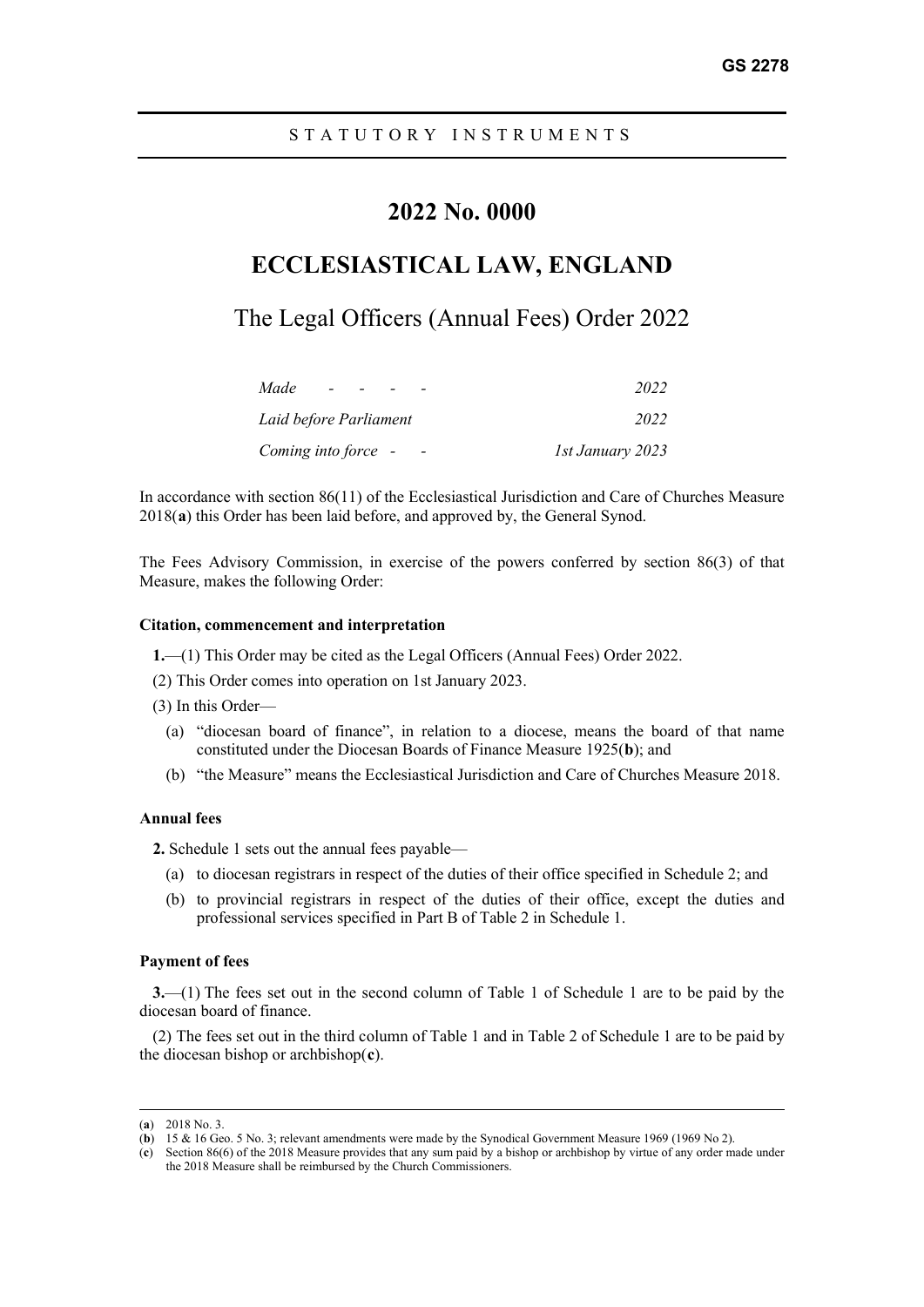### **Revocation**

**4.** The Legal Officers (Annual Fees) Order 2021(**[a](#page-1-0)**) is revoked.

## **Duties of the diocesan registrar**

**5.** A diocesan registrar is not entitled to receive any additional remuneration for the duties specified in Schedule 2 except as provided in article 6.

## **Supplementary annual fee**

**6.**—(1) Subject to paragraph (2), nothing in this Order precludes a diocesan board of finance from agreeing to pay any sum to a diocesan registrar by way of annual fee or retainer which is additional to the annual fee payable under Table 1 of Schedule 1.

(2) Any such agreement must—

- (a) be in writing;
- (b) be expressed to be an agreement made in accordance with this article; and
- (c) state the period for which it is to run, or, if no such period is stated, remain binding until determined by not less than three months' notice on either side.

### **Travel, subsistence and accommodation**

**7.** A fee specified in Schedule 1 is to be increased by a sum for reasonable expenses of travel, subsistence and accommodation.

## **Value Added Tax**

**8.** Where Value Added Tax is chargeable in respect of the provision of any service for which a fee is prescribed in this Order (including any fee specified in paragraph 4 of Schedule 2) the amount of Value Added Tax chargeable is payable in addition to that fee.

*A. Spriggs J. Munro W.E. Husselby R. Cooper C. Fender +D. Williams L.M. Connacher G. Tattersall* 27th May 2022 **Fees Advisory Commission** 

**Church House, London** 

<span id="page-1-0"></span>This Order was approved by the General Synod on July 2022.

*A. S. McGregor* Registrar of the General Synod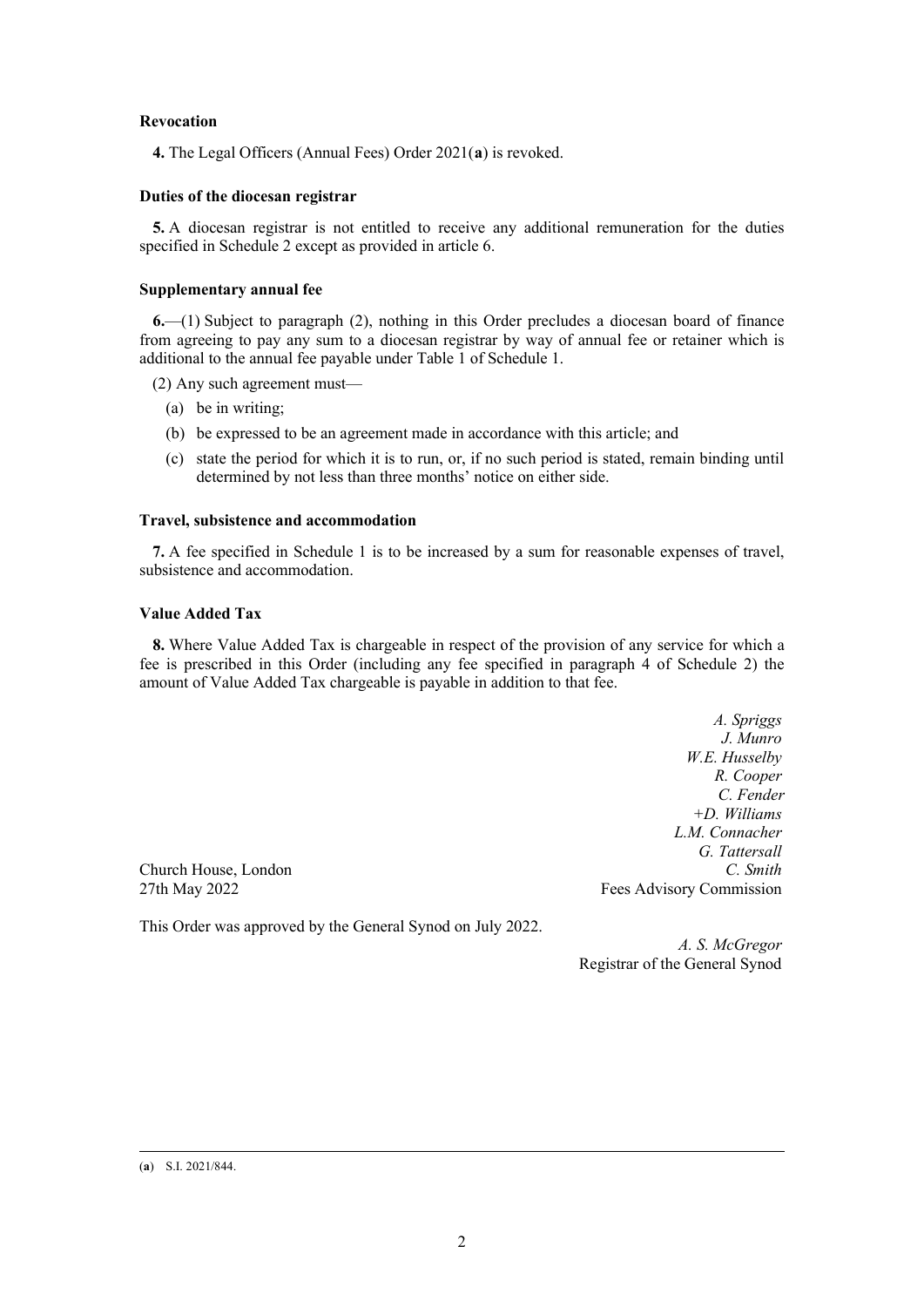# SCHEDULE 1 Article 2

# Fees payable under this Order

# TABLE 1

# **Annual fees payable to diocesan registrars in respect of 2023**

| Diocese                    | Payable by                   | Liability of the<br>diocesan bishop | Total     |
|----------------------------|------------------------------|-------------------------------------|-----------|
|                            | diocesan board of<br>finance |                                     |           |
|                            | $\pounds$                    | $\pounds$                           | $\pounds$ |
| Bath and Wells             | 78,900                       | 46,332                              | 125,232   |
| Birmingham                 | 48,569                       | 38,096                              | 86,665    |
| Blackburn                  | 51,608                       | 45,832                              | 97,440    |
| <b>Bristol</b>             | 48,757                       | 38,209                              | 86,966    |
| Canterbury                 | 54,165                       | 42,559                              | 96,724    |
| Carlisle                   | 57,106                       | 39,468                              | 96,574    |
| Chelmsford                 | 86,370                       | 50,478                              | 136,848   |
| Chester                    | 63,970                       | 43,397                              | 107,367   |
| Chichester                 | 70,939                       | 52,081                              | 123,020   |
| Coventry                   | 45,585                       | 45,226                              | 90,811    |
| Derby                      | 53,755                       | 44,023                              | 97,778    |
| Durham                     | 49,747                       | 43,448                              | 93,195    |
| Ely                        | 55,116                       | 43,024                              | 98,140    |
| Exeter                     | 82,252                       | 48,073                              | 130,325   |
| Gloucester                 | 60,256                       | 42,951                              | 103,207   |
| Guildford                  | 44,352                       | 46,488                              | 90,840    |
| Hereford                   | 58,373                       | 44,086                              | 102,459   |
| Leeds                      | 69,603                       | 70,686                              | 140,289   |
| Leicester                  | 56,641                       | 39,388                              | 96,029    |
| Lichfield                  | 79,074                       | 50,141                              | 129,215   |
| Lincoln                    | 92,158                       | 37,387                              | 129,545   |
| Liverpool                  | 49,629                       | 43,920                              | 93,549    |
| London                     | 92,362                       | 59,976                              | 152,338   |
| Manchester                 | 53,913                       | 47,878                              | 101,791   |
| Newcastle                  | 51,897                       | 37,258                              | 89,155    |
| Norwich                    | 94,828                       | 39,136                              | 133,964   |
| Oxford                     | 126 061                      | 41,195                              | 167,256   |
| Peterborough               | 56, 932                      | 47,366                              | 104,298   |
| Portsmouth                 | 33,502                       | 48,770                              | 82,272    |
| Rochester                  | 53,939                       | 43,817                              | 97,756    |
| St Albans                  | 66,226                       | 48,480                              | 114,706   |
| St Edmundsbury and Ipswich | 68,747                       | 44,498                              | 113,245   |
| Salisbury                  | 81,249                       | 46,058                              | 127,307   |
| Sheffield                  | 46,774                       | 40,360                              | 87,134    |
| Southwark                  | 67,031                       | 59,164                              | 126,195   |
| Southwell and Nottingham   | 51,230                       | 43,376                              | 94,606    |
| Truro                      | 53,396                       | 39,248                              | 92,744    |
| Winchester                 | 57,557                       | 44,478                              | 102,035   |
| Worcester                  | 48,066                       | 44,602                              | 92,668    |
| York                       | 79,719                       | 49,181                              | 128,900   |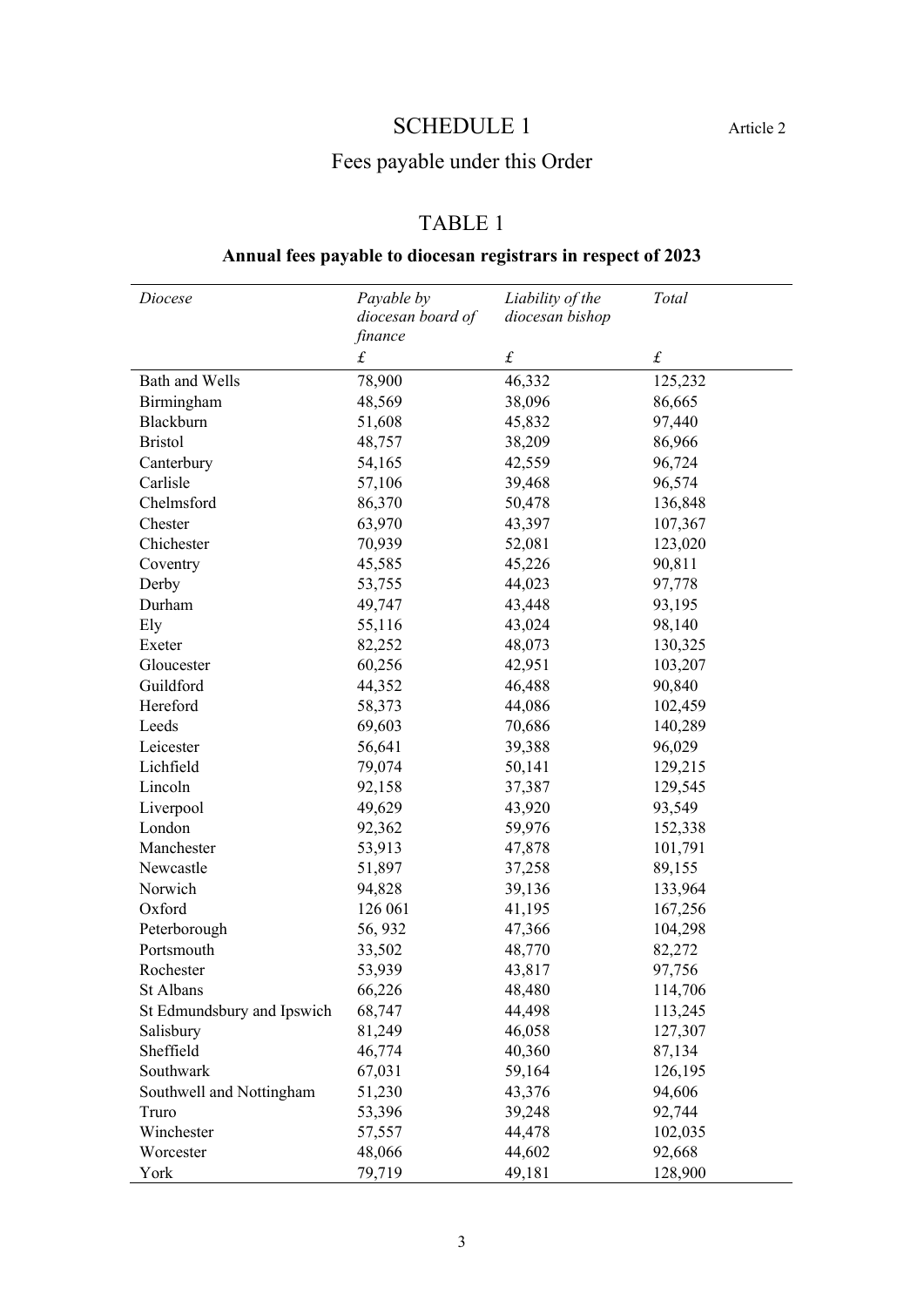## TABLE 2

## **Annual fees payable to provincial registrars in respect of 2023**

## PART A

### **Fees payable**

|                                                               | Fee     |
|---------------------------------------------------------------|---------|
|                                                               |         |
| Annual fee for joint registrars of the province of Canterbury | 171.588 |
| Annual fee for joint registrars of the province of York       | 90.158  |

### PART B

## **Duties and professional services not falling within the scope of the annual fee**

**1.**—(1) Duties and professional services in connection with the matters mentioned in subparagraph (2) do not fall within the scope of the annual fee payable to provincial registrars.

(2) The matters referred to in sub-paragraph (1) are advice or other work in connection with disciplinary proceedings against a clerk in holy orders which have been instituted under section 10 of the Clergy Discipline Measure 2003(**[a](#page-3-0)**) or in respect of any disciplinary matters arising under or in relation to that Measure including under sections 30 and 31.

<span id="page-3-0"></span><sup>(</sup>**a**) 2003 No. 3.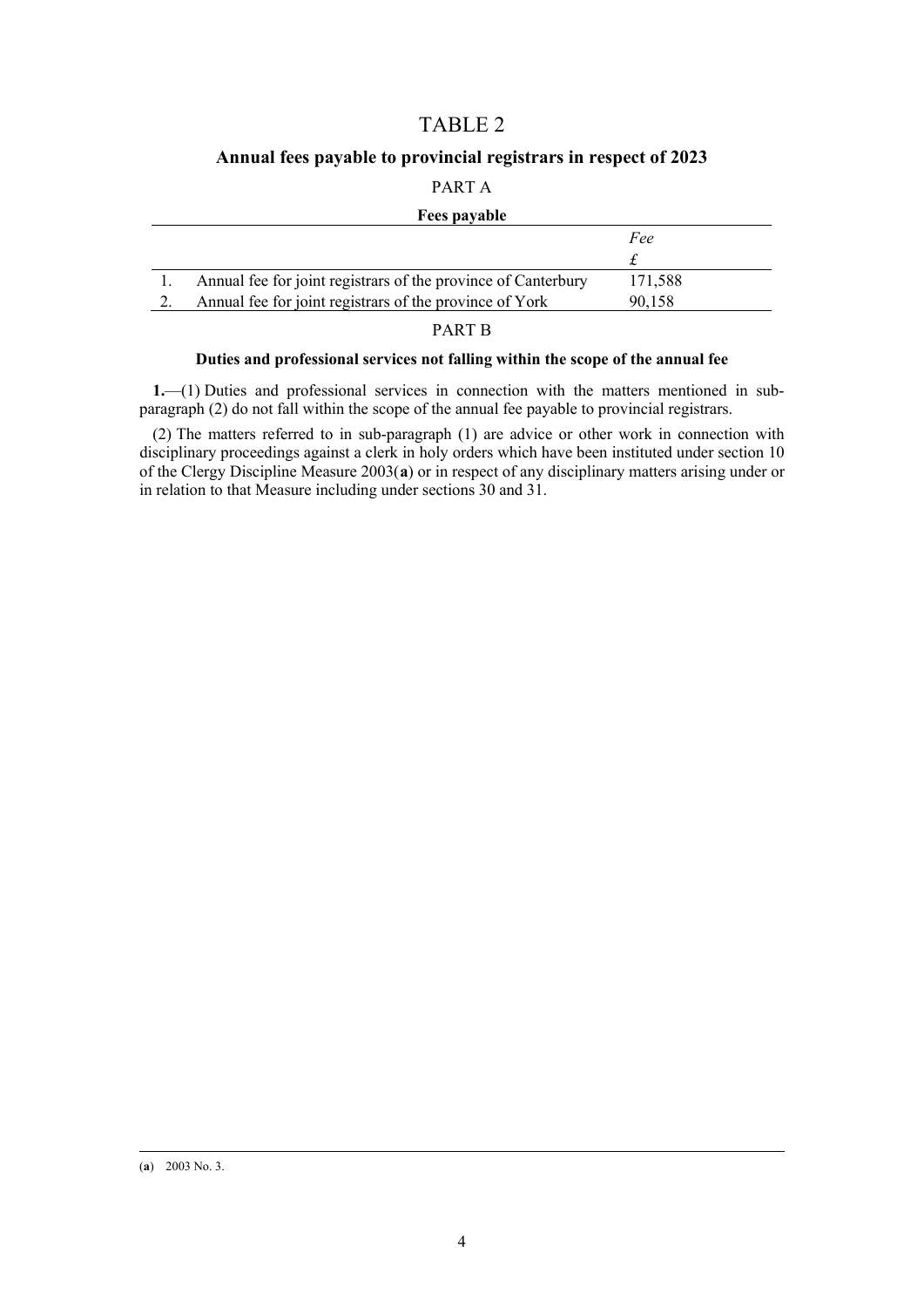## SCHEDULE 2 Article 2

## The scope of the annual fee

#### **Professional services to be provided by the diocesan registrar**

**1.** Subject to the restrictions contained in paragraphs 2 and 3, the professional services provided by the diocesan registrar in respect of the annual fee paid to him or her under this Order include—

- (a) giving advice to the diocesan bishop, suffragan bishops, archdeacons, chairs of the houses of the diocesan synod, rural deans, lay chairs and secretaries of deanery synods, incumbents and all other clergy, beneficed or licensed in the diocese, on any legal matter properly arising in connection with the discharge of their respective ecclesiastical or synodical offices, and giving of advice to chairs and secretaries of diocesan boards, councils and committees on any legal matter properly arising in connection with the business of the respective boards, councils and committees;
- (b) acting as registrar to the diocesan synod and attendance at its meetings;
- (c) attendance at the bishop's council and standing committee if required by that committee;
- (d) occasional attendance at meetings of diocesan boards, councils and committees for the purpose of giving advice on specific matters;
- (e) maintaining all such records of the diocese as are customarily kept by the diocesan registrar including the making of entries in those records, and the making of searches and reports on matters recorded in the registry or in documents held in the diocesan muniment room at the request of persons or bodies referred to in paragraphs (a) and (f);
- (f) giving advice to churchwardens and secretaries of parochial church councils on any legal matter properly arising in connection with their duties or official business;
- (g) giving advice to any person concerned in or with the administration of an election under the Church Representation Rules on any question properly arising under those Rules;
- (h) giving advice to a bona fide enquirer concerning the law of marriage, baptism, confirmation and burial of the dead according to the rites and ceremonies of the Church of England;
- (i) giving advice to persons considering or proposing to make an application for a legal aid certificate for financial assistance from the Legal Aid Fund maintained under section 1 of the Church of England (Legal Aid) Measure 1994(**[a](#page-4-0)**);
- (j) acting as registrar to the consistory court of the diocese except in so far as a separate fee is prescribed by Order made under the Measure or except in so far as this Order provides that a fee calculated in accordance with the Solicitors' (Non-Contentious Business) Remuneration Order 2009(**[b](#page-4-1)**) is payable;
- (k) attendance at episcopal visitations (other than visitations by the diocesan bishop of the cathedral church of the diocese);
- (l) drafting and preparing, approving, engrossing and registering all notices, licences, consents, permissions, instruments and other documents required by law or customarily used in connection with—
	- (i) ordination;
	- (ii) certification of ordination;
	- (iii) presentation to a benefice;
	- (iv) commission for institution or collation;

<sup>(</sup>**a**) 1994 No. 3; amended by the Clergy Discipline Measure 2003.

<span id="page-4-1"></span><span id="page-4-0"></span><sup>(</sup>**b**) S.I. 2009/1931.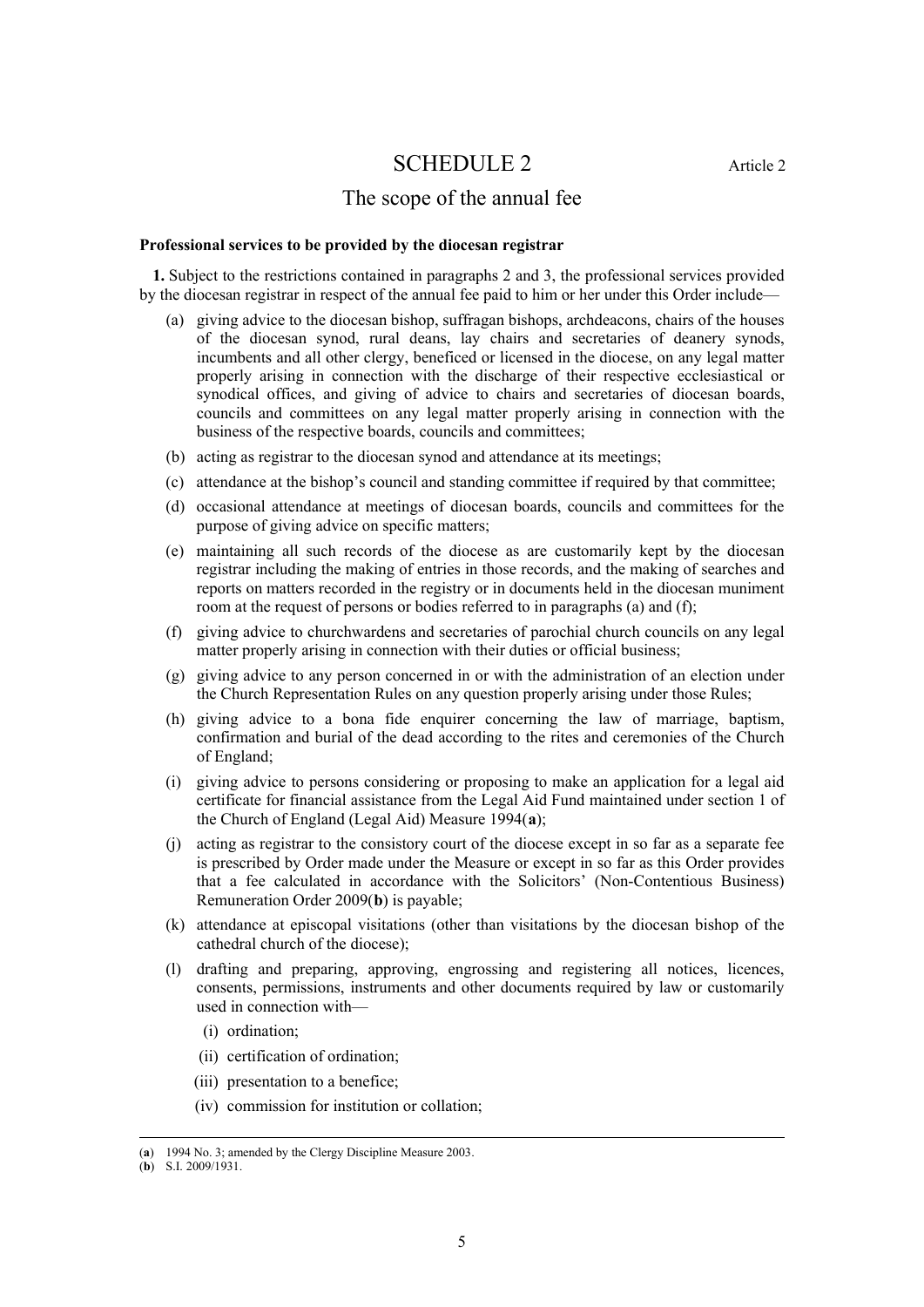- (v) admission to freehold office;
- (vi) certification of institution or collation;
- (vii) licensing of non-residence, for legalising house of residence;
- (viii) resignation (other than resignation of an incumbent);
- (ix) admission to office of rector under the Mission and Pastoral Measure 2011(**[a](#page-5-0)**);
- (x) licensing under that Measure of a vicar in a team ministry;
- (xi) designation under that Measure of a parish centre of worship under Part 5 of that Measure for the purposes of the Marriage Act 1949(**[b](#page-5-1)**) and other purposes;
- (xii) licensing of clerks in holy orders and deaconesses;
- (xiii) delegation by bishop of archidiaconal powers under the Church of England (Miscellaneous Provisions) Measure 1983(**[c](#page-5-2)**);
- (xiv) delegation by bishop of episcopal powers under the Dioceses, Pastoral and Mission Measure 2007(**[d](#page-5-3)**);
- (xv) episcopal visitations (other than visitations by the diocesan bishop of the cathedral church of the diocese);
- (xvi) matters relating to sequestrations;
- (xvii) provision of agreements to form a conventional district;
- (xviii) consent to hold preferment under the Ecclesiastical Jurisdiction Measure 1963(**[e](#page-5-4)**);
- (xix) licensing of unconsecrated church or place of worship (including temporary licences);
- (xx) ordering of a licensed chapel to come under faculty jurisdiction;
- (m) acting in relation to the following matters on the instructions of the diocesan bishop, suffragan bishops or archdeacons or on the instructions of a diocesan board or council whose business properly includes such matters—
	- (i) consecration of a church and burial ground or a church without a burial ground;
	- (ii) consecration of a cemetery or burial ground;
	- (iii) preparation and registration of documents required under the Consecration of Churchyards Act 1867(**[f](#page-5-5)**) for the consecration of additions to churchyards;
	- (iv) licensing of a building for marriages;
	- (v) notification under section 2 of the Benefices (Transfer of Rights of Patronage) Measure 1930(**[g](#page-5-6)**) (in relation to a guild church in the City of London);
- (n) work in connection with the following matters—
	- (i) maintaining the register of patrons ("the register") under Part 1 of the Patronage (Benefices) Measure 1986(**[h](#page-5-7)**) ("the 1986 Measure") as required by section 1(1) of the 1986 Measure;
	- (ii) searches in and making of extracts from the register, enquiries as to entries in the register and supplying certified copies of entries in the register, where the search, extract or enquiry is made or the certified copy is requested by or on behalf of a person or body referred to at the commencement of paragraph (m) or by the designated officer (within the meaning of section 7(5) of the 1986 Measure);

<span id="page-5-0"></span><sup>(</sup>**a**) 2011 No. 2.

<span id="page-5-1"></span><sup>(</sup>**b**) 1949 c.76. (**c**) 1983 No. 2.

<span id="page-5-3"></span><span id="page-5-2"></span><sup>(</sup>**d**) 2007 No. 1.

<sup>(</sup>**e**) 1963 No. 1.

<span id="page-5-5"></span><span id="page-5-4"></span><sup>(</sup>**f**) 1867 c.133.

<span id="page-5-6"></span><sup>(</sup>**g**) 1930 No. 8.

<span id="page-5-7"></span><sup>(</sup>**h**) 1986 No. 3.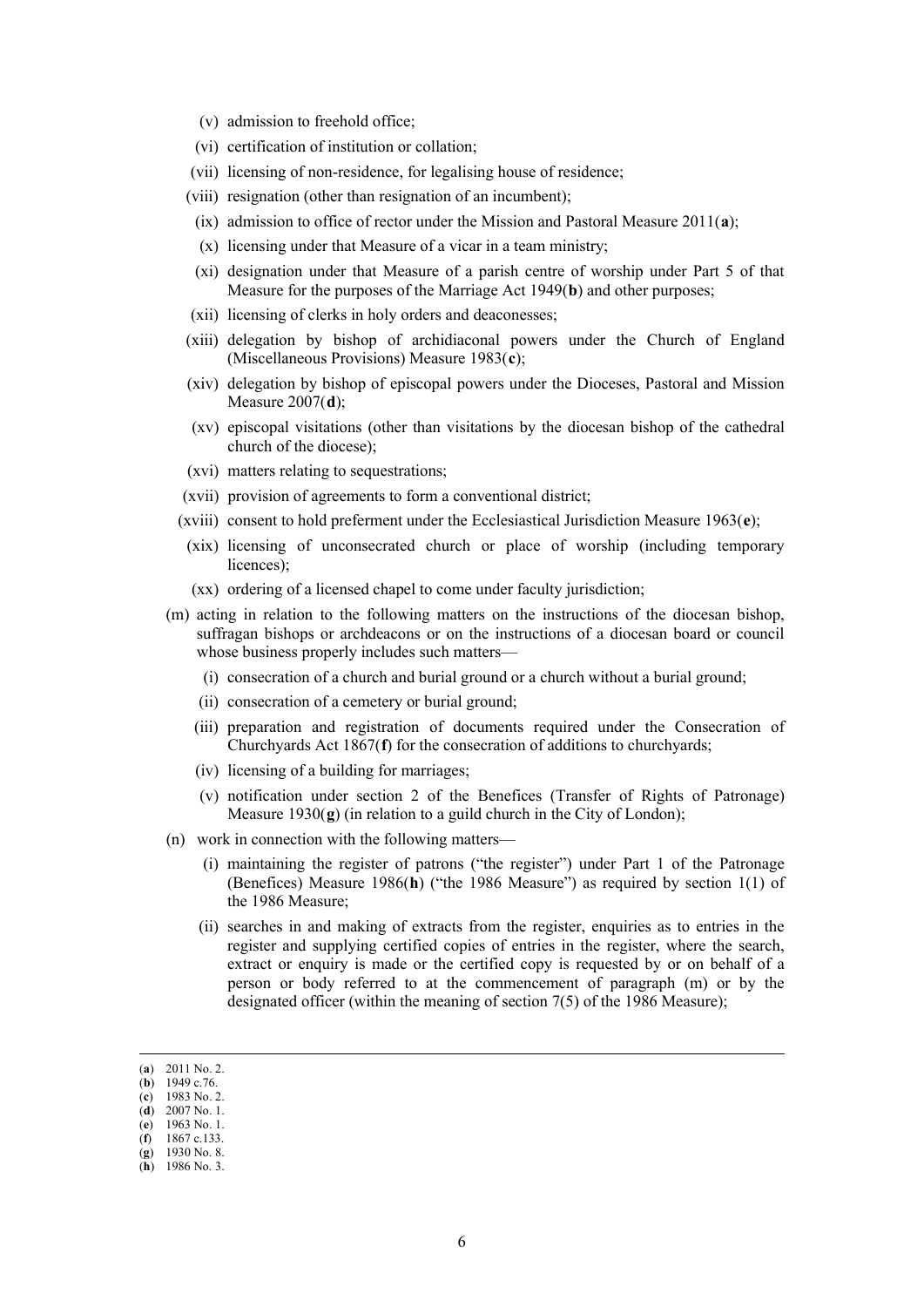(iii) receipt and issue of notices and notification of representations under section 3(3) and (4) of the 1986 Measure.

#### **Restrictions on the provisions of paragraph 1**

**2.**—(1) Where the registrar receives a request for advice on any matter properly falling within paragraph (1)(e) to (h), the registrar—

- (a) is not required to correspond with a third party involved in the enquiry;
- (b) before giving advice, must first consider whether the matter on which advice is sought is one which can conveniently be dealt with by the diocesan secretary or some other person or body in the diocese rather than by the registrar;
- (c) if a legal dispute arises between parties who are both church officers, may decline to advise either party but is at liberty to advise both parties with a view to helping them to resolve their dispute if, in the registrar's judgement, it is desirable to do so.

(2) The registrar is not required to attend meetings of diocesan boards, councils and committees except upon an occasional basis to give legal advice on specific matters.

(3) But the registrar may attend such meetings regularly to give general advice and assistance if requested to do so by the board, council or committee in question and in that case the registrar is entitled to be separately remunerated for this work.

#### **Advice or assistance given to the diocesan bishop, suffragan bishops or archdeacons**

**3.** The provisions of paragraph 2(1) do not apply to advice and assistance given as legal secretary or diocesan registrar to the diocesan bishop, or as diocesan registrar to suffragan bishops or archdeacons.

#### **Work not falling within the scope of the annual fee**

**4.**—(1) For the avoidance of doubt work in connection with the following matters does not fall within the scope of the annual fee but a fee calculated in accordance with the Solicitors' (Non-Contentious Business) Remuneration Order 2009 is payable—

- (a) conveyancing and drafting of documents other than those referred to in paragraph 1(l) and (m);
- (b) matters relating to individual diocesan, parochial or educational trusts or to individual pieces of diocesan glebe property;
- (c) litigation;
- (d) acting as secretary to the vacancy in see committee constituted under the Vacancy in See Committees Regulation 1993(**[a](#page-6-0)**) on a vacancy in the see of the diocesan bishopric;
- (e) deposition or deprivation consequent upon proceedings in secular courts, including the following—
	- (i) service of notice on a priest or deacon of intention to depose him or her from holy orders under rule 49(1) of the Ecclesiastical Jurisdiction (Discipline) Rules 1964(**[b](#page-6-1)**);
	- (ii) carrying out of a duty or exercising of a discretion following proceedings referred to in section 55 of the Ecclesiastical Jurisdiction Measure 1963;
- (f) advice or other work in connection with proceedings against a clerk in holy orders under the Ecclesiastical Jurisdiction Measure 1963 in respect of an ecclesiastical offence which have been instituted under that Measure or are under consideration or in connection with an allegation of such an offence which is under investigation with the knowledge and approval of the bishop (excluding advice and other work for which a fee is payable under

<span id="page-6-0"></span><sup>(</sup>**a**) A regulation passed by the General Synod, amended by the Vacancy in See Committees (Amendment) Regulations 2003, 2007, 2008, 2013 and 2021.

<span id="page-6-1"></span><sup>(</sup>**b**) S.I. 1964/1755.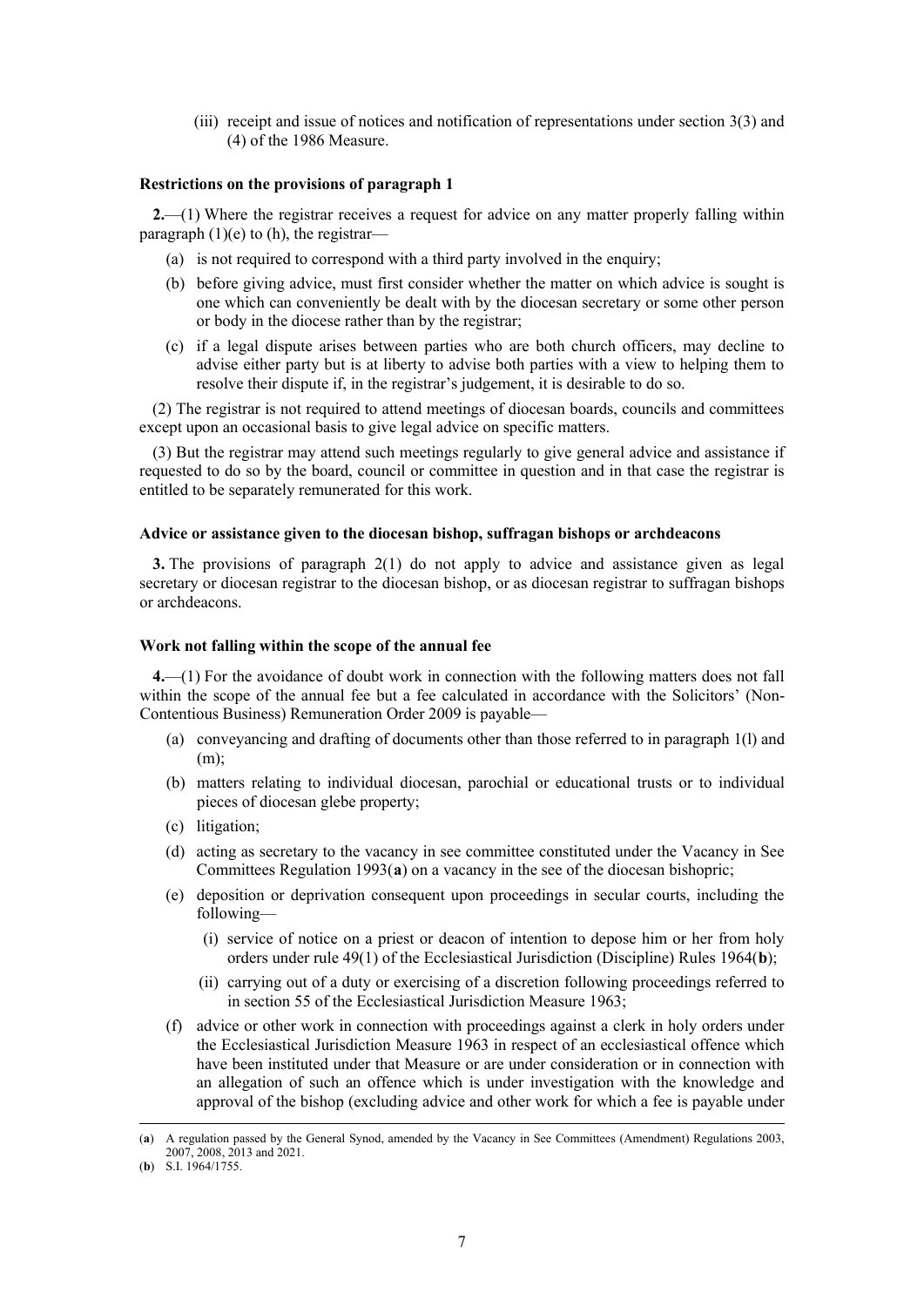the Ecclesiastical Judges, Legal Officers and Others (Fees) Order for the time being in force made under section 86 of the Measure);

- (g) advice or other work in connection with disciplinary proceedings against a clerk in holy orders which have been instituted under section 10 of the Clergy Discipline Measure 2003(**[a](#page-7-0)**) or in respect of any disciplinary matters arising under or in relation to that Measure including under sections 30 and 31;
- (h) advice or other work in connection with the revocation by reason of misconduct of a licence granted by the bishop to a deaconess or lay worker or reader to minister in the diocese, or in connection with a revocation of such a licence which is under consideration or with an allegation of misconduct by such a person which might lead to such a revocation and which is under investigation with the knowledge and approval of the bishop;
- (i) advice to the diocesan bishop or other work carried out at his request in connection with proceedings or possible future proceedings under the Incumbents (Vacation of Benefices) Measures 1977 and 1993(**[b](#page-7-1)**) in a case where notice has been given to the bishop under section 1A(1A) of the Incumbents (Vacation of Benefices) Measure 1977 or the giving of such notice is under consideration;
- (j) pronouncing of censure under section 31 of the Ecclesiastical Jurisdiction Measure 1963 with the consent of the accused;
- (k) work undertaken on behalf of a person who is not an official in the diocese or on behalf of a body which is not a diocesan board or council in connection with the following matters—
	- (i) consecration or licensing of a public cemetery, a private burial ground or a private chapel;
	- (ii) licensing the chapel of an extra-parochial place for a marriage of persons living or residing in that place;
	- (iii) notification under section 2 of the Benefices (Transfer of Rights of Patronage) Measure 1930 (in relation to a guild church in the City of London);
- (l) removal of the legal effects of consecration under section 92 of the Measure;
- (m) work carried out in relation to the register of patrons under Part 1 of the 1986 Measure where a fee calculated in accordance with the Solicitors' (Non-Contentious Business) Remuneration Order 2009 is payable under the Ecclesiastical Judges, Legal Officers and Others (Fees) Order for the time being in force made under section 86 of the Measure;
- (n) acting as Chapter clerk (whether or not the diocesan registrar holds the office of Chapter clerk) and in particular doing the following work, namely work in connection with the following matters—
	- (i) installation to a deanery;
	- (ii) installation to a canonry or prebend (whether residentiary or honorary) or to an archdeaconry;
	- (iii) admission to a minor canonry;
- (o) attendance at and work in connection with any visitation by the diocesan bishop of the cathedral church of the diocese and in connection with any action taken or proposed to be taken by the diocesan bishop under the Care of Cathedrals Measure 2011(**[c](#page-7-2)**);
- (p) advice or other work in connection with an inquiry into the capability of a clerk in holy orders instituted under regulation 31, or a grievance brought by a clerk in holy orders under regulation 32, of the Ecclesiastical Offices (Terms of Service) Regulations 2009(**[d](#page-7-3)**);

<span id="page-7-0"></span><sup>(</sup>**a**) 2003 No. 3.

<span id="page-7-1"></span><sup>(</sup>**b**) 1977 No, 1 and 1993 No 1.

<sup>(</sup>**c**) 2011 No. 1.

<span id="page-7-3"></span><span id="page-7-2"></span><sup>(</sup>**d**) S.I. 2009/2108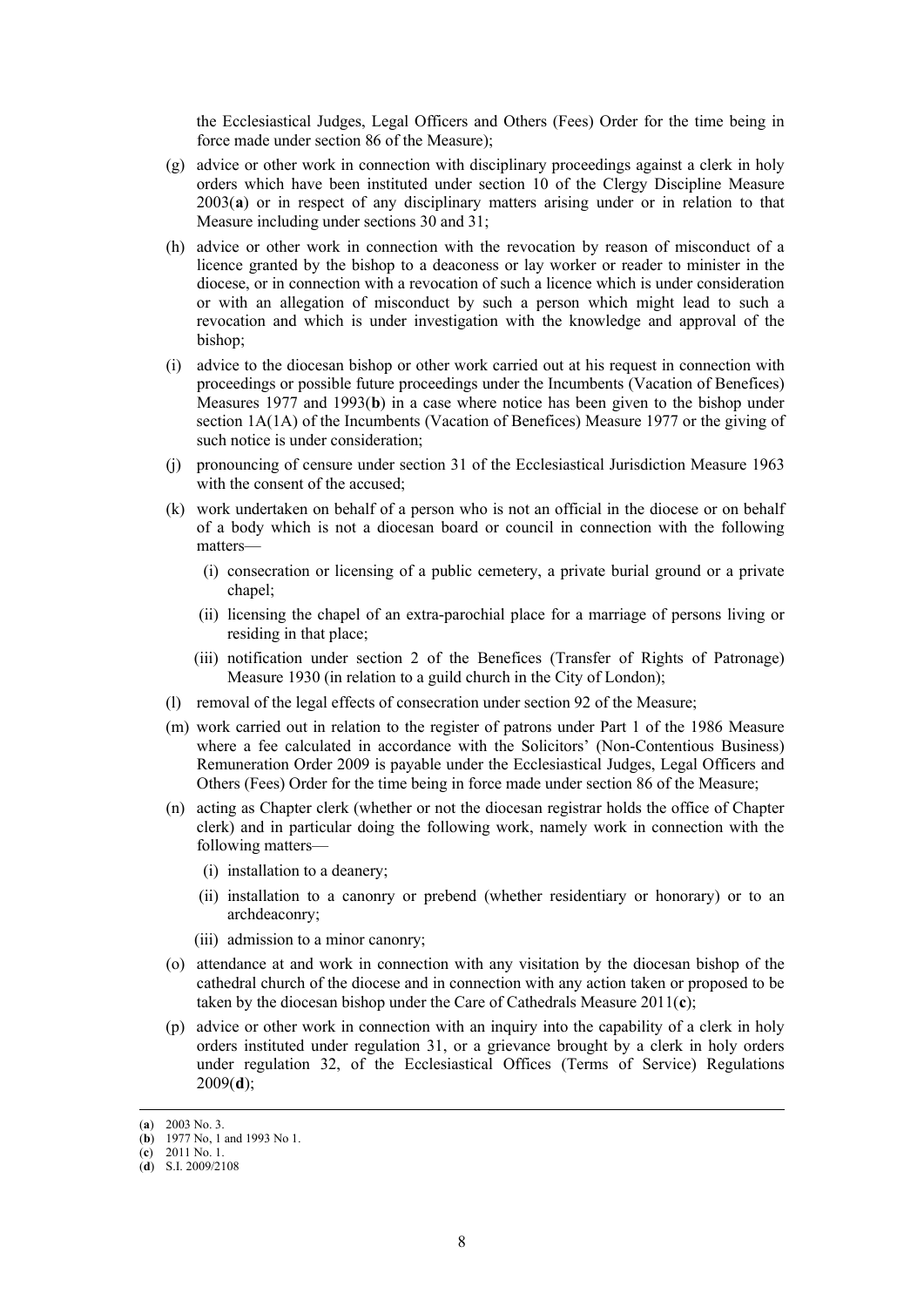- (q) advice or other work in connection with the exercise of its powers by a regulatory body;
- (r) advice or other work in connection with an allegation falling within the scope of guidance given by the House of Bishops on the safeguarding of children and vulnerable adults, or in connection with a risk assessment conducted under such guidance.

(2) In the case of the matters referred to in sub-paragraph  $(1)(e)$  to (j), the fee is payable by the bishop.

(3) In the case of the matters referred to in sub-paragraph  $(1)(k)(iii)$ , the fee is to be paid in such proportions as may be agreed between the transferor and the transferee and, in the absence of such agreement, the fee is to be paid by the transferee.

(4) In the case of matters referred to in sub-paragraph  $(1)(n)$ , the fees are payable out of cathedral revenues.

## **Disbursements**

**5.** If any disbursements other than expenses specified in article 7 of this Order are incurred in the course of providing any of the professional services in paragraph 1 of this Schedule the diocesan registrar is entitled to charge for them separately.